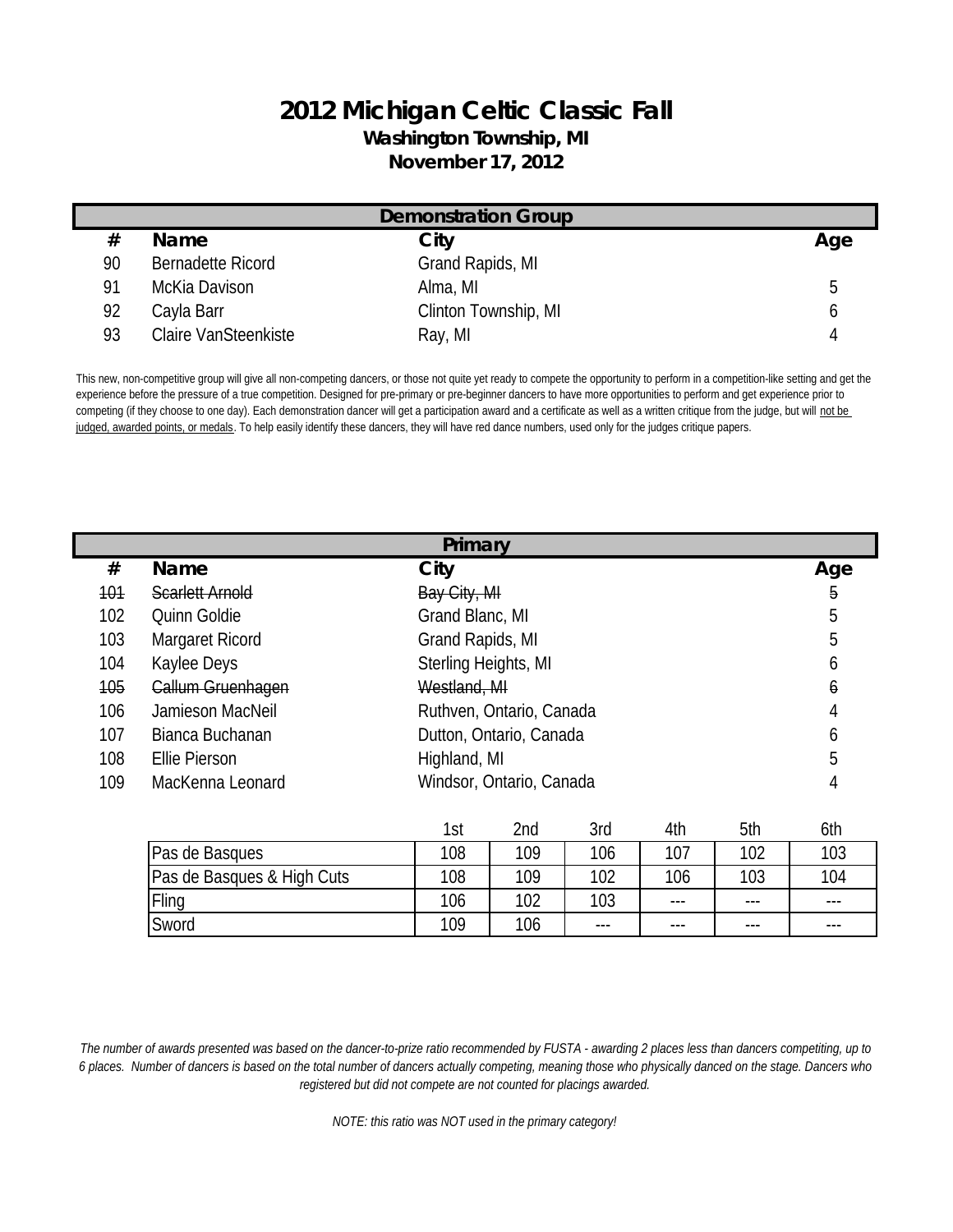|     | Beginner 8 & Under     |                              |     |  |  |
|-----|------------------------|------------------------------|-----|--|--|
| #   | <b>Name</b>            | City                         | Age |  |  |
| 111 | Chase Kovac            | Wyoming, MI                  |     |  |  |
| 112 | Leslie Williams        | Maidstone, Ontario, Canada   |     |  |  |
| 113 | Kylinn Vanover         | New Haven, MI                | 8   |  |  |
| 114 | Kristin Hardy          | Bruce Mines, Ontario, Canada |     |  |  |
| 115 | Hannah Ricord          | Grand Rapids, MI             | 8   |  |  |
| 116 | Cadi Baan              | Walton, Ontario, Canada      | 8   |  |  |
| 117 | Kaitlin Hardy          | Bruce Mines, Ontario, Canada |     |  |  |
| 118 | Arwen Crosby           | Grand Rapids, MI             |     |  |  |
| 119 | Kaitlyn Rebecca Powell | Oakville, Ontario, Canada    |     |  |  |

|                | 1st | 2nd     | 3rd     | 4th     | 5th   | 6th     |
|----------------|-----|---------|---------|---------|-------|---------|
| Flora          | 119 | $- - -$ | $- - -$ | $- - -$ | $---$ | $- - -$ |
| Fling          | 119 | 117     | 118     | 114     | $---$ | $- - -$ |
| Sword          | 119 | 117     | 111     | 118     | 113   | $- - -$ |
| Seann Triubhas | 119 | 117     | $- - -$ | $- - -$ | ---   | $- - -$ |
| <b>TROPHY</b>  | 119 |         |         |         |       |         |

|     | Beginner 9 & Over          |                            |     |  |  |
|-----|----------------------------|----------------------------|-----|--|--|
| #   | <b>Name</b>                | City                       | Age |  |  |
| 110 | Callie Mitchell            | Windsor, Ontario, Canada   | 11  |  |  |
| 120 | Molly Holmes               | Windsor, Ontario, Canada   | 10  |  |  |
| 121 | Ainsley LeBlanc            | Brunner, Ontario, Canada   | 10  |  |  |
| 122 | Lindsay Williams           | Maidstone, Ontario, Canada | 10  |  |  |
| 123 | Marilla Hulls              | Sylvania, OH               | 11  |  |  |
| 124 | Katelyn Steih              | Midland, MI                | 11  |  |  |
| 125 | Natalie Ricord             | Grand Rapids, MI           | 10  |  |  |
| 126 | <b>Charlotte Nicholson</b> | Grosse Pointe Woods, MI    | 11  |  |  |
| 127 | <b>Edith Gillespie</b>     | Olmsted Falls, OH          | 9   |  |  |
| 128 | Claudia Ricord             | Grand Rapids, MI           | 9   |  |  |
| 129 | Clara Gross                | Chesaning, MI              | 9   |  |  |

|                | 1st       | 2nd | 3rd | 4th | 5th | 6th |
|----------------|-----------|-----|-----|-----|-----|-----|
| Flora          | 128       | 129 | 122 | 120 | 121 | 125 |
| Fling          | 129       | 128 | 110 | 120 | 125 | 122 |
| Sword          | 128       | 129 | 110 | 120 | 125 | 121 |
| Seann Triubhas | 129       | 128 | 110 | 120 | 122 | 125 |
| <b>TROPHY</b>  | 128 & 129 |     |     |     |     |     |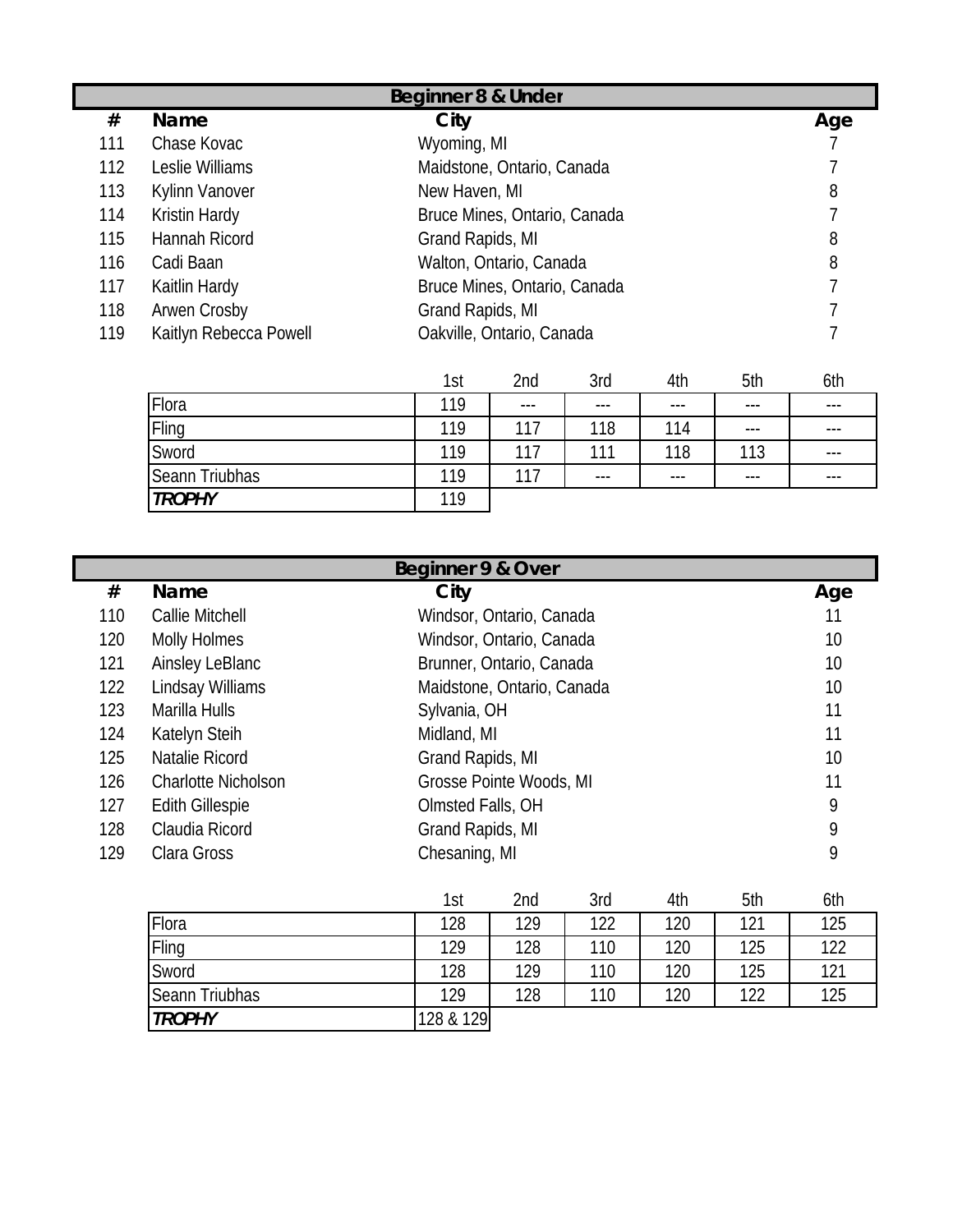| <b>Novice</b> |                       |                             |     |  |
|---------------|-----------------------|-----------------------------|-----|--|
| #             | <b>Name</b>           | City                        | Age |  |
| 131           | Torie McCray          | Kentwood, MI                | 24  |  |
| 132           | Abigail Buchanan      | Dutton, Ontario, Canada     | 8   |  |
| 133           | Katheline Black       | St. Thomas, Ontario, Canada | 9   |  |
| 134           | Hannah Seguin         | Windsor, Ontario, Canada    | 9   |  |
| 135           | <b>Emily Wood</b>     | Rossmor, CA                 | 12  |  |
| 136           | Jocelyn Paige         | Trenton, Ontario, Canada    | 15  |  |
| 137           | Zoë Dawson            | Farmington, MI              | 10  |  |
| 138           | Evie-Rae Mage         | Cambridge, Ontario, Canada  | 8   |  |
| 139           | Keira Veronica Powell | Oakville, Ontario, Canada   | 8   |  |

|                | 1st | 2nd | 3rd | 4th | 5th | 6th |
|----------------|-----|-----|-----|-----|-----|-----|
| Flora          | 135 | 137 | 131 | 128 | 134 | 136 |
| Fling          | 137 | 135 | 134 | 131 | 136 | 138 |
| Sword          | 137 | 135 | 133 | 131 | 138 | 136 |
| Seann Triubhas | 131 | 137 | 135 | 136 | 138 | 134 |
| <b>TROPHY</b>  | 137 |     |     |     |     |     |

| Intermediate |                            |                         |         |  |
|--------------|----------------------------|-------------------------|---------|--|
| #            | <b>Name</b>                | City                    | Age     |  |
| 142          | <b>Ann Marie Nicholson</b> | Grosse Pointe Woods, MI | 15      |  |
| 143          | Erin Baan                  | Walton, Ontario, Canada | $\star$ |  |
| 144          | Christina Bozzelli         | Milton, Ontario, Canada | 10      |  |
| 145          | Cameron Goldie             | Grand Blanc, MI         | 11      |  |
| 146          | <b>Eliza Guernsey</b>      | Owosso, MI              | 10      |  |
| 147          | Màiri Thompson Clow        | Shelby Township, MI     | 17      |  |
| 148          | Erica Walker               | Brighton, MI            | 14      |  |
| 149          | <b>Emily Broman</b>        | White Lake, MI          | 10      |  |

146, Eliza Guernsey

|               | 1st | 2nd | 3rd | 4th |
|---------------|-----|-----|-----|-----|
| Hornpipe      | 146 | 144 | 145 | 147 |
| Laddie        | 145 | 146 | 144 | 148 |
| Fling         | 144 | 145 | 146 | 148 |
| Sword         | 148 | 144 | 146 | 145 |
| <b>TROPHY</b> | 144 |     |     |     |

## **Most Promising Intermediate**

Intermediate dancer who shows promise & potential for their future in highland dancing, but didn't win the trophy today.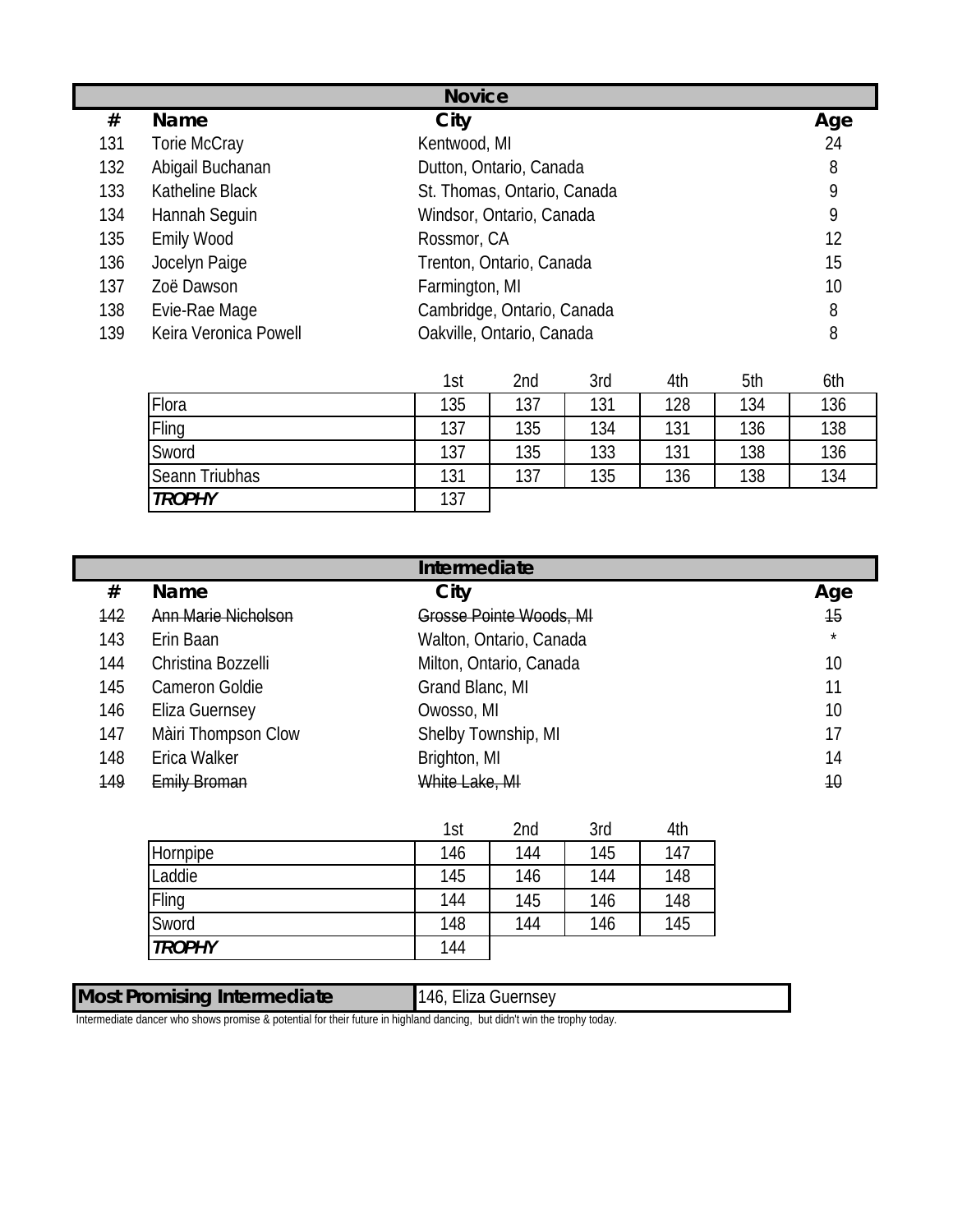|     | Premier 12 and Under |                             |     |  |  |
|-----|----------------------|-----------------------------|-----|--|--|
| #   | <b>Name</b>          | City                        | Age |  |  |
| 150 | Melissa Zakala-Downs | Vestaburg, MI               | 11  |  |  |
| 151 | Skye Black           | St. Thomas, Ontario, Canada | 12  |  |  |
| 152 | Julia DiCastri       | Kincardine, Ontario, Canada | 12  |  |  |
| 153 | Jordan Green         | LaSalle, Ontario, Canada    | 10  |  |  |
| 154 | Alexandria Bartlett  | LaSalle, Ontario, Canada    | 12  |  |  |
| 155 | Lennon Harrison      | Milton, Ontario, Canada     | 11  |  |  |
| 156 | Abigail Mage         | Cambridge, Ontario, Canada  | 11  |  |  |
| 157 | Theresa McKelvey     | Ann Arbor, MI               | 11  |  |  |
| 158 | McKenna Lindsay      | Chesterfield, MI            | 10  |  |  |
| 159 | Jerusha Taylor       | Farmington, MI              | 12  |  |  |

|                 | 1st | 2nd | 3rd | 4th | 5th | 6th |
|-----------------|-----|-----|-----|-----|-----|-----|
| Village Maid    | 157 | 152 | 150 | 156 | 158 | 155 |
| Blue Bonnets    | 150 | 156 | 152 | 157 | 158 | 153 |
| <b>Barracks</b> | 150 | 156 | 155 | 152 | 157 | 158 |
| Fling           | 156 | 152 | 155 | 150 | 158 | 157 |
| <b>TROPHY</b>   | 150 |     |     |     |     |     |

|     | <b>Premier 16 and Under</b> |                            |                 |  |
|-----|-----------------------------|----------------------------|-----------------|--|
| #   | <b>Name</b>                 | City                       | Age             |  |
| 162 | Elyse Jerome                | Lake Orion, MI             | 14              |  |
| 163 | <b>Shannon DeGroot</b>      | Midland, MI                | 14              |  |
| 164 | Jessica Anderson            | Ithaca, MI                 | 13              |  |
| 165 | Helen Suh                   | Windsor, Ontario, Canada   | 13              |  |
| 166 | Justin Rodgers              | Columbus, OH               | 16              |  |
| 167 | <b>Emily Seguin</b>         | Windsor, Ontario, Canada   | 13              |  |
| 168 | Bronwyn Garden-Smith        | Stratford, Ontario, Canada | 13              |  |
| 169 | Devon Smith                 | Westlake, OH               | $\overline{15}$ |  |

|                     | 1st | 2nd | 3rd | 4th | 5th |
|---------------------|-----|-----|-----|-----|-----|
| Village Maid        | 162 | 166 | 167 | 168 | 165 |
| <b>Blue Bonnets</b> | 168 | 166 | 167 | 162 | 164 |
| <b>Barracks</b>     | 166 | 168 | 162 | 167 | 165 |
| Fling               | 166 | 168 | 167 | 165 | 162 |
| <b>TROPHY</b>       | 166 |     |     |     |     |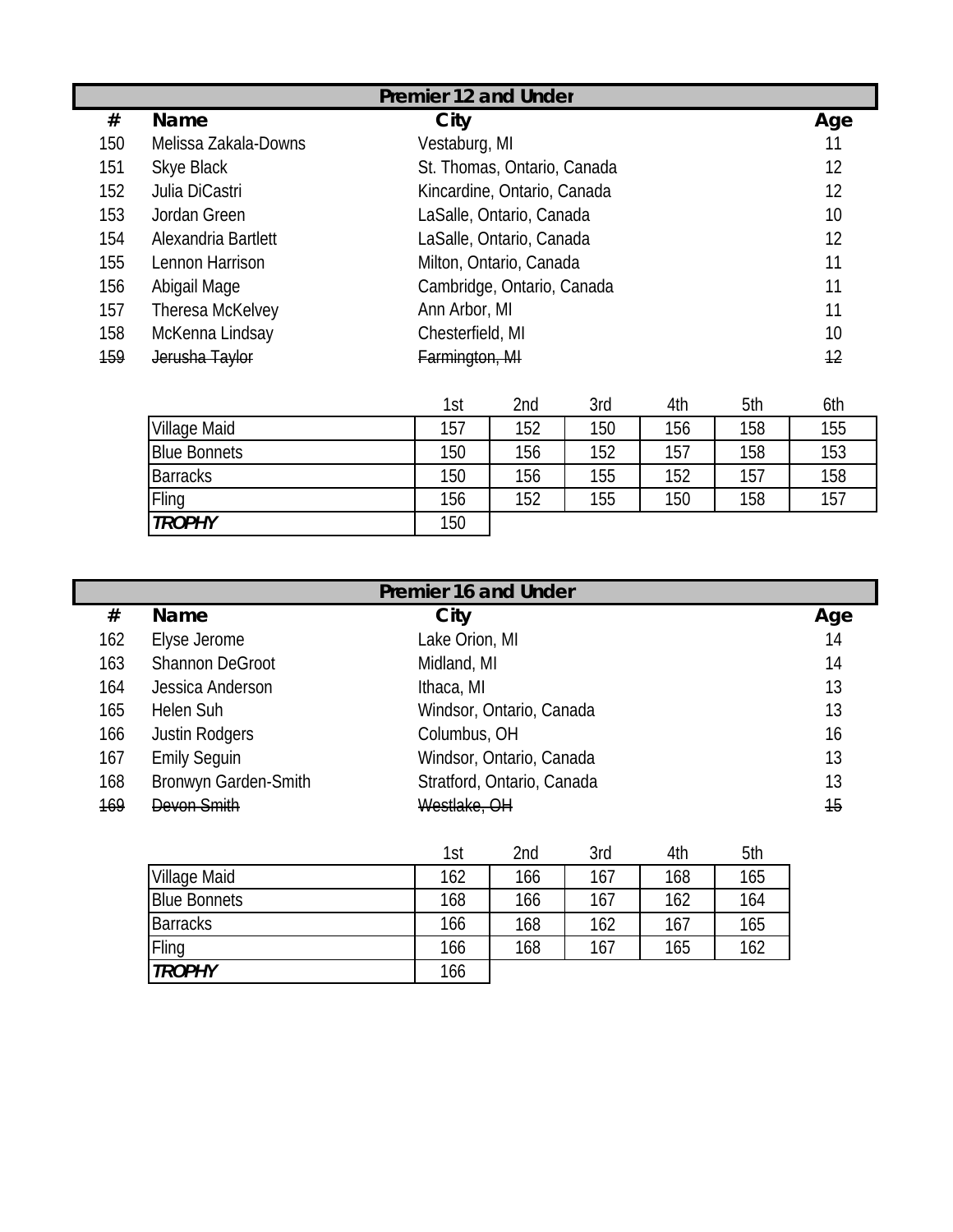|     | Premier 17 and Over        |                     |     |  |
|-----|----------------------------|---------------------|-----|--|
| #   | <b>Name</b>                | City                | Age |  |
| 172 | Laura Hester               | Clayton, MI         | 27  |  |
| 173 | Elizabeth Ochs             | Alma, MI            | 18  |  |
| 174 | Hannah Rose Schreitmueller | Novi, MI            | 17  |  |
| 175 | Annika Taylor              | Farmington, MI      | 17  |  |
| 176 | Elise Gehrke               | Rochester Hills, MI | 17  |  |
| 177 | Sarah Ketron               | South Lyon, MI      | 17  |  |
| 178 | Natalie McNeill            | Alma, MI            | 22  |  |
| 179 | Maria Taylor               | Farmington, MI      | 21  |  |

|                     | 1st | 2nd | 3rd | 4th | 5th |
|---------------------|-----|-----|-----|-----|-----|
| <b>Village Maid</b> | 172 | 177 | 179 | 173 | 174 |
| <b>Blue Bonnets</b> | 172 | 179 | 177 | 173 | 174 |
| <b>Barracks</b>     | 172 | 179 | 177 | 173 | 174 |
| Fling               | 172 | 179 | 177 | 173 | 174 |
| <b>TROPHY</b>       | 172 |     |     |     |     |

| Pre-Premier Solo Choreography |                   |                  |  |     |  |
|-------------------------------|-------------------|------------------|--|-----|--|
| #                             | <b>Name</b>       | Dance Name       |  | Age |  |
|                               |                   |                  |  |     |  |
| 180                           | Evie-Rae Mage     | Big John MacNeil |  | 8   |  |
|                               |                   |                  |  |     |  |
|                               |                   | 1st              |  |     |  |
|                               | Solo Choreography | 180              |  |     |  |

|     | <b>Duet/Trio Choreography</b>                  |                   |            |  |  |  |
|-----|------------------------------------------------|-------------------|------------|--|--|--|
| #   | <b>Names</b>                                   | <b>Dance Name</b> | Ages       |  |  |  |
| 185 |                                                |                   |            |  |  |  |
| 186 | Keira Veronica Powell & Kaitlyn Rebecca Powell | Money, Money!     | 8, 7       |  |  |  |
| 187 | Shannon DeGroot, Jessica Anderson &            | Space Ceilidh     | 14, 13, 12 |  |  |  |
|     | Melissa Zakala-Downs                           |                   |            |  |  |  |
| 188 | Emily Seguin & Helen Suh                       | Fire & Ice        | 13, 13     |  |  |  |
| 189 | Maria Taylor & Annika Taylor                   | Hot Feet          | 21, 17     |  |  |  |
|     |                                                |                   |            |  |  |  |
|     | 1 <sub>0</sub>                                 | 2nd               |            |  |  |  |

| Duet/Trio Choreography |  |
|------------------------|--|